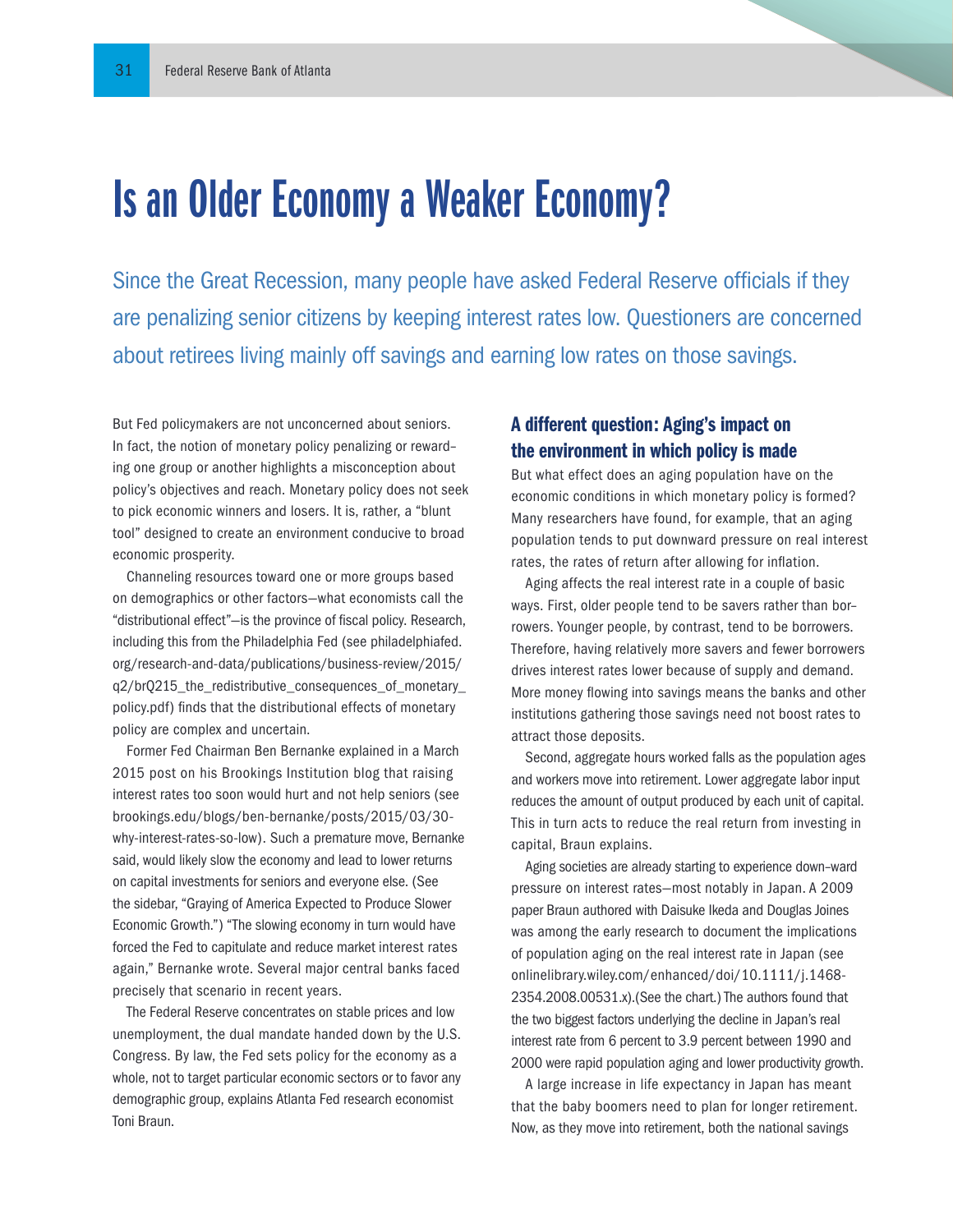

rate and the interest rate are falling. The decline in the real interest rate is compounded by a declining fertility rate. A lower fertility rate translates into a smaller fraction of younger workers who seek to borrow funds to purchase homes and cars. A subsequent 2015 paper by Braun and Joines predicts the after-tax real interest rate in Japan will decline by a further 2 percentage points between 2010 and 2050, with aging a key driver of those declines (see sciencedirect.com/science/article/pii/ S0165188915000780).

Aging is acting to reduce interest rates in other advanced economies, too. San Francisco Fed economist Fernanda Nechio and coauthors Carlos Carvalho and Andrea Ferrero find that population aging in a hypothetical representative developed country can account for about a third to a half of the total decline in the real interest rate between 1990 and 2014 (see frbsf.org/economic-research/files/wp2016-05.pdf). An increase in life expectancy accounts for most of the drop, the authors conclude. As people expect to live longer and thus spend more years retired, they save more money for their



### **Japan's After-Tax Real Interest Rate**

Source: R. Anton Braun and Douglas H. Joines, 2015 (www.sciencedirect.com/science/article/pii/S0165188915000780)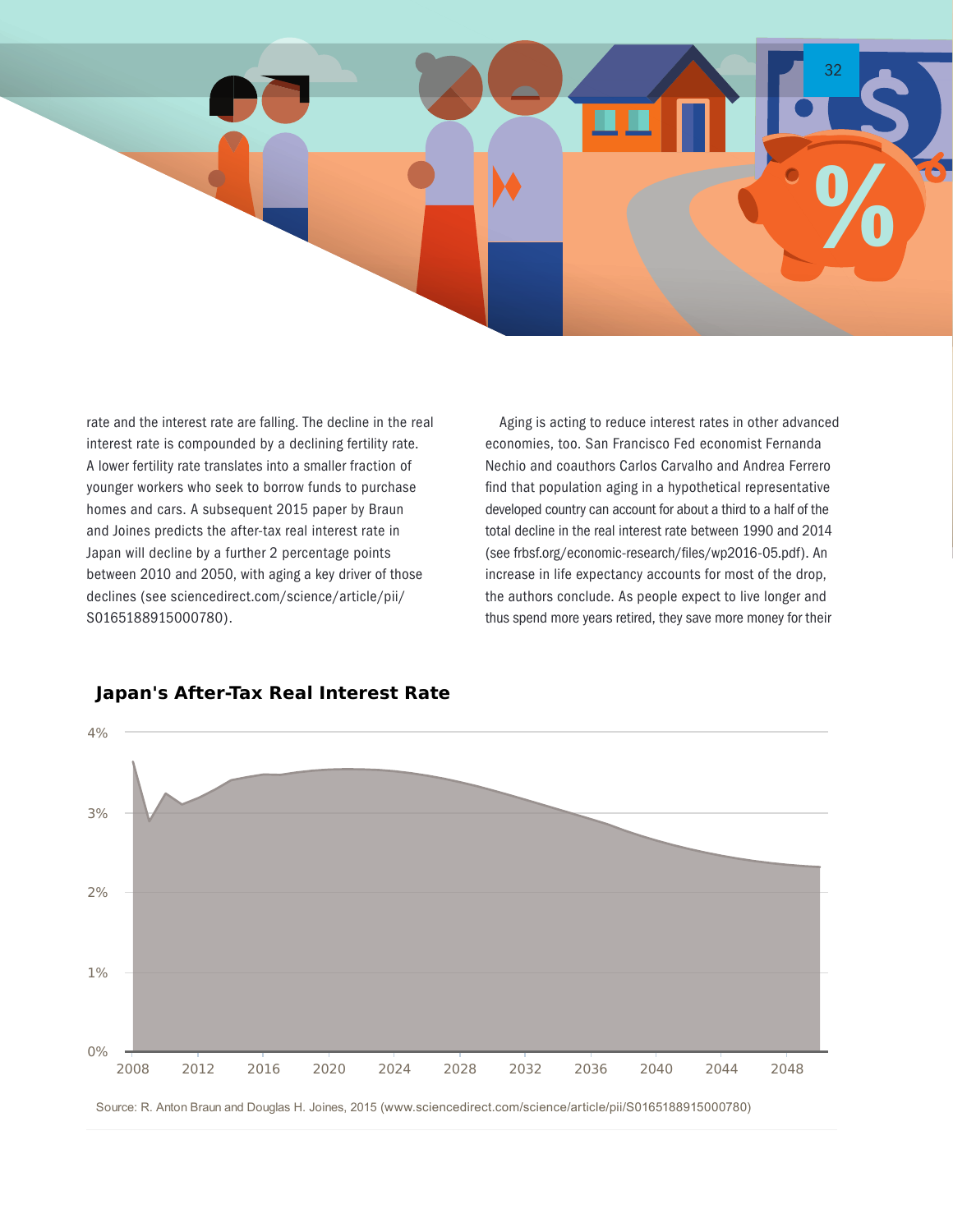retirement. The authors forecast that the real interest rate in their composite country will continue to fall for the next 40 years and then stabilize at about 2 percent.

### Might monetary policy be less effective as the population ages?

Because of demography's downward pressure on interest rates, formulating effective monetary policy might be more difficult as the population ages. That's because interest rates set by market forces tend to move lower regardless of policy, Braun notes.

Again, Japan offers a model. The Pacific Rim nation is aging more than any other advanced country, as its working-age population is shrinking by roughly a million people a year. Aggressive monetary policy has made limited headway in reversing years of sluggish economic growth and falling prices, said Masaaki Shirakawa, professor of economics and former governor of Japan's central bank.

During a recent talk at the Atlanta Fed, Shirakawa said the mild deflation Japan experienced during the 1990s was often inaccurately cited as the cause of the country's slow economic growth. But the fundamental economic problem in Japan, Shirakawa said, is not deflation but rather a rapidly aging population.

Many researchers have found that an aging population tends to put downward pressure on real interest rates, the rates of return after allowing for inflation.

Research suggests that a big reason why younger people react more strongly to interest-rate changes than do older people is homeownership. Younger people generally carry larger mortgages because older people have typically had more years to pay down their home loans, according to research by Arlene Wong (see sites.northwestern.edu/awo760/files/2015/10/ Arlene\_Wong\_JMP\_Latest-2g9f9ga.pdf). Since they owe more money, younger people have more reason to refinance their mortgages when interest rates drop. And among those who refinance when rates fall, consumption rises much more than among those who don't refinance, according to Wong.

It comes down to this: the conventional tool central banks use to stimulate the economy is lowering short-term nominal interest rates. However, when deposit rates become too low (or even negative), eventually people and businesses will choose to keep their cash to avoid "earning" a negative interest rate. Stored at home, \$1 today equals \$1 next year. When short-term nominal rates are negative, a deposit of \$1 at a bank today will be worth less than \$1 if withdrawn after one year.

As short-term nominal rates approach this threshold—the effective lower bound, or ELB—central banks have little recourse but to rely on other measures such as quantitative easing to stimulate the economy. This scenario happened during the Great Recession. With an aging population that exerts downward pressure on interest rates, it is possible—but not certain—that the economy and policymakers could confront the ELB more often.

Demographics is just one of many forces that determine growth and interest rates. However, aging is occurring in all advanced economies, and in some nations, the aging of the population is widespread and rapid. How societies adapt to a higher ratio of retirees to workers will no doubt influence how the Federal Reserve seeks to achieve its congressional mandate of low inflation and maximum employment.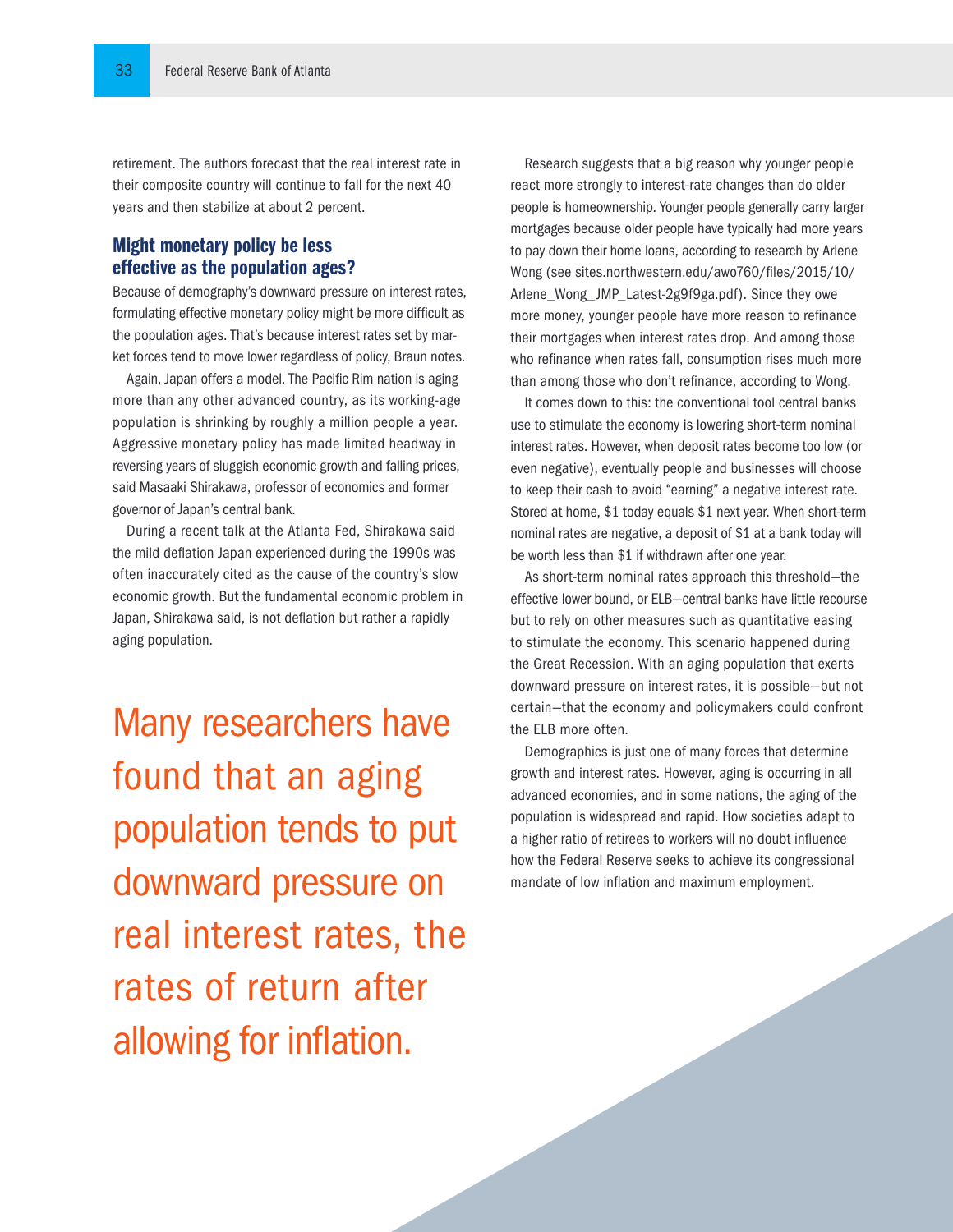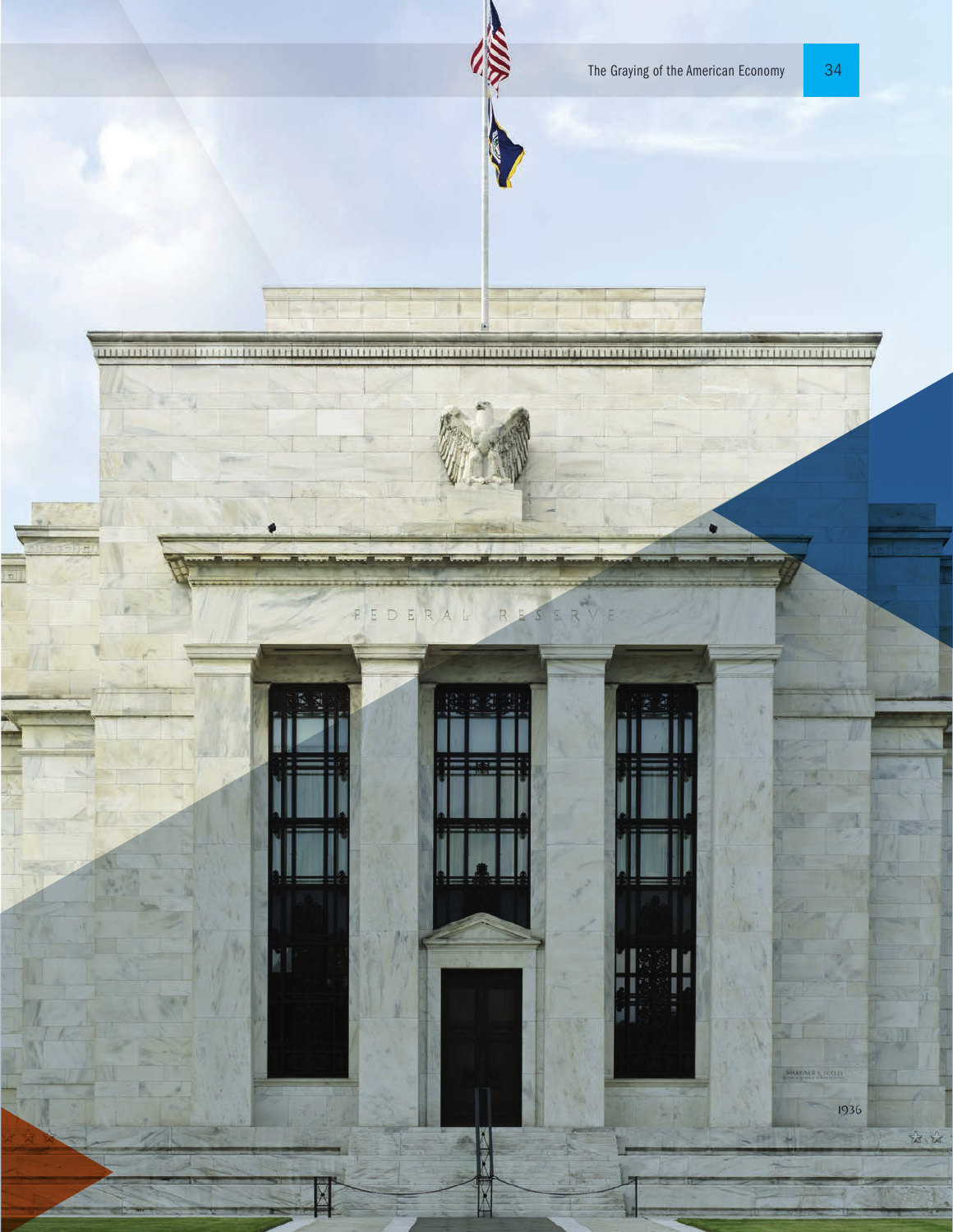# Graying of America Expected to Produce Slower Economic Growth

The changing age structure of the U.S. population is likely to result in slower economic growth and consumption as labor market participation declines. Much depends on the decisions policymakers take to address the fiscal challenges of aging.

The good news: experts predict economic expansion, just not as much compared with historical trends. The Bureau of Labor Statistics forecast in December 2015 that the U.S. economy will grow at a slower pace than before the 2007–09 recession, citing aging and declining labor force participation (see bls.gov/opub/mlr/2015/article/overview-of-projectionsto-2024.htm).

Gross domestic product (GDP), the total value of goods and services produced in the nation, expanded at an average rate of 2.1 percent annually from 2010 to 2014, down from 3 percent or higher during the previous decades. The bureau expects GDP to grow 2.2 percent over the 10 years that will end in 2024 (see the chart).

Similarly, growth in personal consumption spending the biggest component of GDP—will also ease, the labor agency said. From 2014 to 2024, personal consumption expenditures are expected to rise 2.4 percent on average. While that is stronger than the 2.2 percent growth from 2009 to 2014, it is lower than the 2.9 percent consumption expansion before the Great Recession and 3.8 percent growth from 1994 to 2004.



### **U.S. GDP Growth**

\*Projected